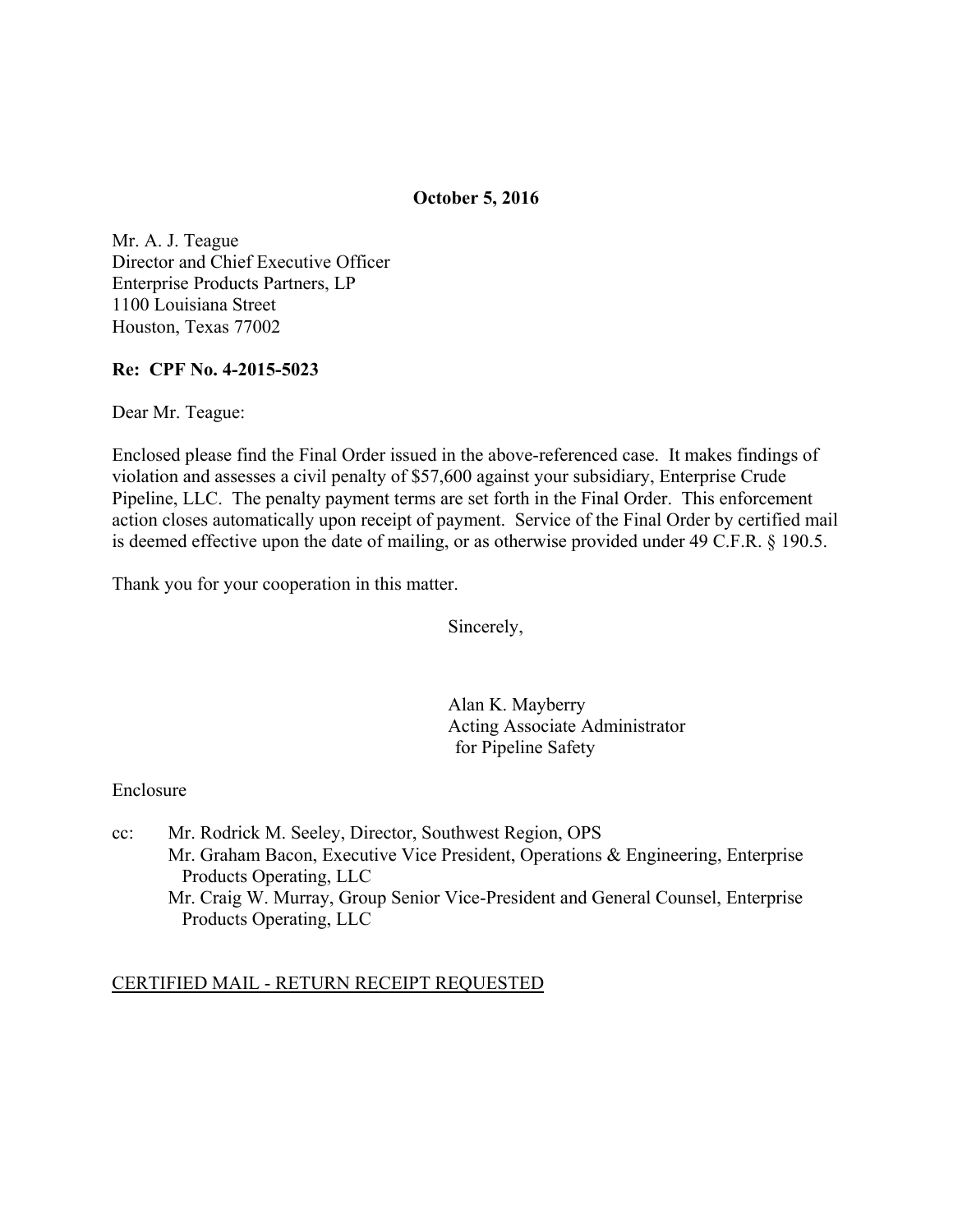### **U.S. DEPARTMENT OF TRANSPORTATION PIPELINE AND HAZARDOUS MATERIALS SAFETY ADMINISTRATION OFFICE OF PIPELINE SAFETY WASHINGTON, D.C. 20590**

**In the Matter of )** 

**Enterprise Crude Pipeline, LLC, ) CPF No. 4-2015-5023 a subsidiary of Enterprise Products Partners, LP, )** 

 $\mathcal{L} = \{ \mathcal{L} \}$  **)** 

 **)** 

 **)** 

**\_\_\_\_\_\_\_\_\_\_\_\_\_\_\_\_\_\_\_\_\_\_\_\_\_\_\_\_\_\_\_\_\_\_\_\_\_\_\_\_\_\_\_\_\_\_\_\_)** 

**Respondent. )** 

### **FINAL ORDER**

On multiple occasions between August 2013 and May 23, 2014, pursuant to 49 U.S.C. § 60117, a representative of the Pipeline and Hazardous Materials Safety Administration (PHMSA), Office of Pipeline Safety (OPS), conducted on-site pipeline safety inspections of the facilities and records of Enterprise Crude Pipeline, LLC (EP Crude or Respondent), in New Mexico, Oklahoma, and Texas. Respondent, a subsidiary of Enterprise Products Partners LP,<sup>1</sup> operates 867 miles of crude-oil pipelines in New Mexico, Oklahoma, and Texas.<sup>2</sup>

As a result of the inspection, the Director, Southwest Region, OPS (Director), issued to Respondent, by letter dated October 14, 2015, a Notice of Probable Violation and Proposed Civil Penalty (Notice), which also included warnings pursuant to 49 C.F.R. § 190.205. In accordance with 49 C.F.R. § 190.207, the Notice proposed finding that EP Crude had twice violated 49 C.F.R. § 195.432, and proposed assessing a civil penalty of \$57,600 for the alleged violations. The warning items required no further action, but warned the operator to take appropriate corrective action to address them or be subject to future potential enforcement action.

EP Crude responded to the Notice by letter dated November 12, 2015 (Response). Respondent did not contest the allegations of violation but provided an explanation of its actions. The company did not request a hearing and therefore has waived its right to one.

# **FINDINGS OF VIOLATION**

In its Response, EP Crude did not contest the allegations in the Notice that it violated 49 C.F.R.

http://www.enterpriseproducts.com/operations/onshoreCrudePipeServ.shtm (last accessed on March 21, 2016).

 $\overline{a}$ <sup>1</sup> Enterprise Products Partners LP, Operations – Crude Oil Pipelines & Services, website:

<sup>&</sup>lt;sup>2</sup> Pipeline Safety Violation Report (Violation Report), (October 13, 2015) (on file with PHMSA), at 1.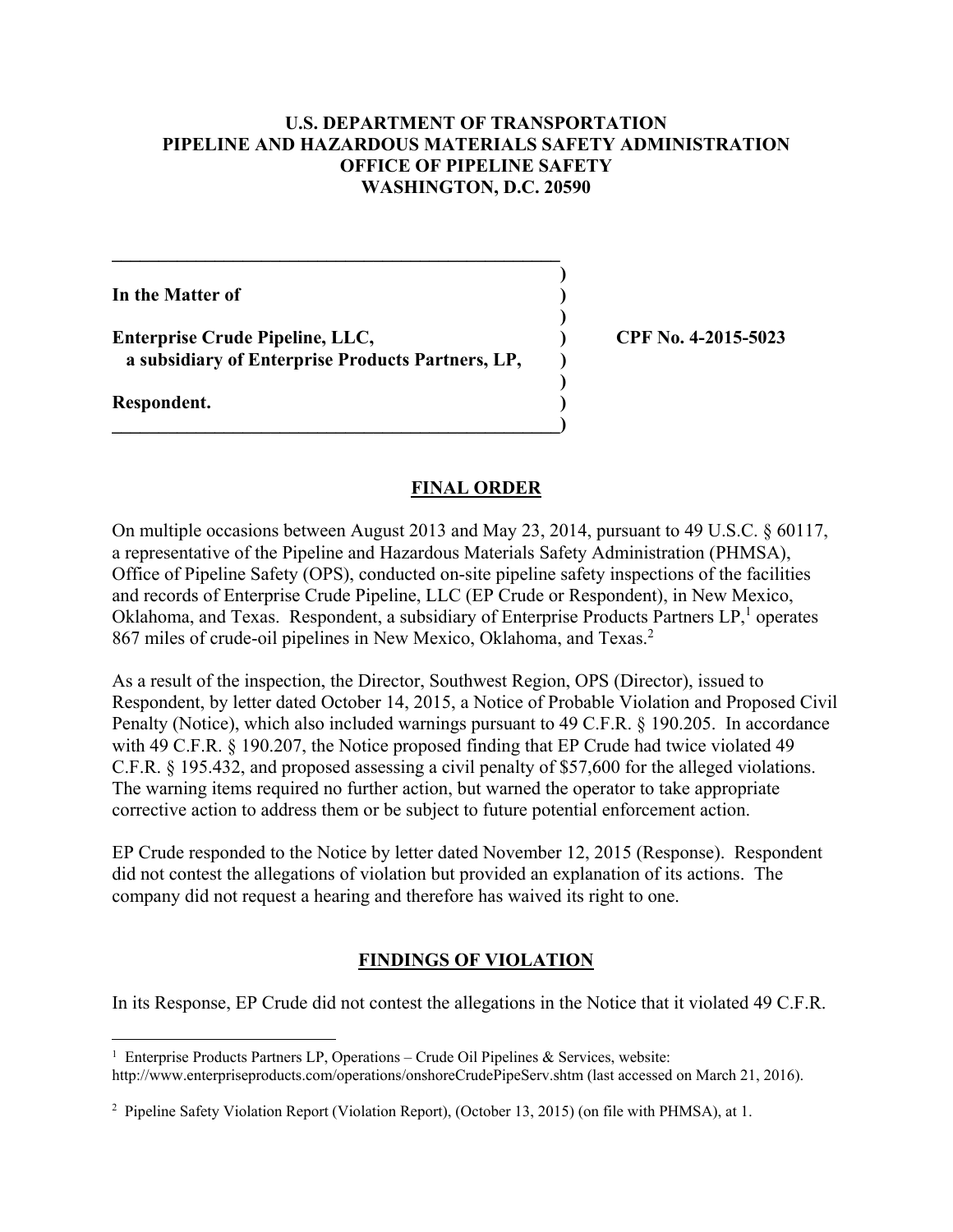Part 195, as follows:

 $\overline{a}$ 

**Item 3:** The Notice alleged that Respondent violated 49 C.F.R. § 195.432(b), which states:

## **§ 195.432 Inspection of in-service breakout tanks.**

 $(a) \quad \ldots$ 

(b) Each operator must inspect the physical integrity of in-service atmospheric and low-pressure steel aboveground breakout tanks according to API Standard 653 (incorporated by reference, *see* § 195.3). However, if structural conditions prevent access to the tank bottom, the bottom integrity may be assessed according to a plan included in the operations and maintenance manual under  $\S 195.402(c)(3)^3$ 

The Notice alleged that Respondent violated 49 C.F.R. § 195.432(b) by failing to inspect the physical integrity of in-service atmospheric breakout tanks according to API Standard 653 (API 653). Specifically, the Notice alleged that EP Crude's inspection records for in-service breakout Tank 1009 (Tank 1009), located in Cushing, Oklahoma, between 5/10-11/2005 and 4/5/2012, showed Respondent had exceeded the five-year interval for conducting a visual external inspection of Tank 1009, as required by § 6.3.2.1 of API 653.

Respondent did not contest this allegation of violation. Accordingly, based upon a review of all of the evidence, I find that Respondent violated 49 C.F.R. § 195.432(b) by exceeding the fiveyear interval for conducting a visual external inspection of Tank 1009, as required by § 6.3.2.1 of API 653.

**Item 4:** The Notice alleged that Respondent violated 49 C.F.R. § 195.432(b), as quoted above, by failing to inspect the physical integrity of in-service atmospheric breakout tanks according to API 653. Specifically, the Notice alleged that EP Crude's inspection records for Tank 1009, as described above, between 5/10-11/2005 and 4/5/2012, showed Respondent had exceeded the five-year interval for conducting an ultrasonic thickness inspection of the tank shell of Tank 1009, as required by § 6.3.3.2 of API 653.

Respondent did not contest this allegation of violation. Accordingly, based upon a review of all of the evidence, I find that Respondent violated 49 C.F.R. § 195.432(b) by failing to perform an ultrasonic thickness inspection of the tank shell of Tank 1009 once every five years, as required by § 6.3.3.2 of API 653.

These findings of violation will be considered prior offenses in any subsequent enforcement action taken against Respondent.

# **ASSESSMENT OF PENALTY**

Under 49 U.S.C. § 60122, Respondent is subject to an administrative civil penalty not to exceed

<sup>&</sup>lt;sup>3</sup> Section 195.432(b) has since been amended, but the version quoted here was in effect at the time of the Notice.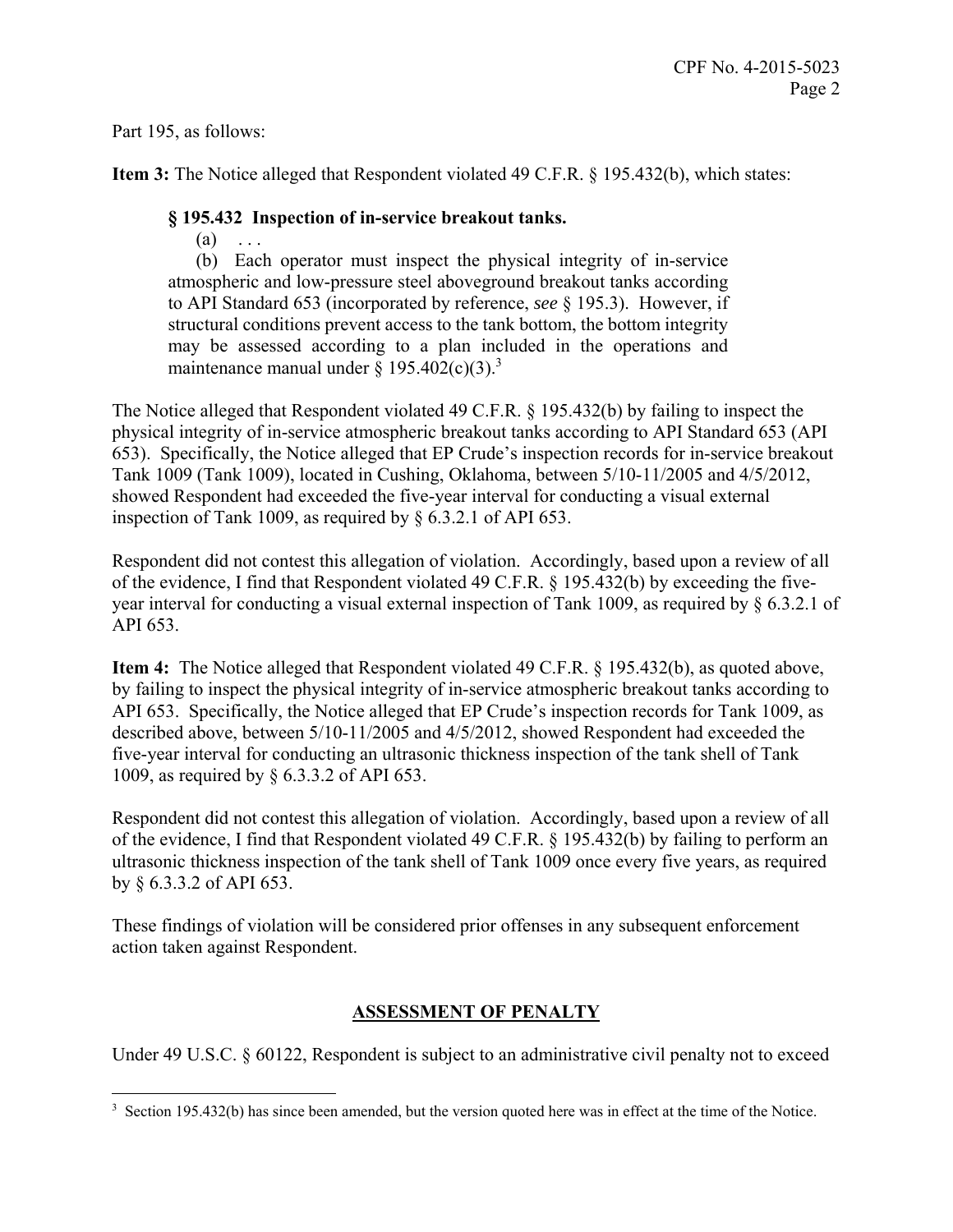\$200,000 per violation for each day of the violation, up to a maximum of \$2,000,000 for any related series of violations.<sup>4</sup>

In determining the amount of a civil penalty under 49 U.S.C. § 60122 and 49 C.F.R. § 190.225, I must consider the following criteria: the nature, circumstances, and gravity of the violation, including adverse impact on the environment; the degree of Respondent's culpability; the history of Respondent's prior offenses; any effect that the penalty may have on its ability to continue doing business; and the good faith of Respondent in attempting to comply with the pipeline safety regulations. In addition, I may consider the economic benefit gained from the violation without any reduction because of subsequent damages, and such other matters as justice may require. The Notice proposed a total civil penalty of \$57,600 for the violations cited above.

**Item 3:** The Notice proposed a civil penalty of \$28,800 for Respondent's violation of 49 C.F.R. § 195.432(b), for exceeding the five-year interval for conducting a visual external inspection of Tank 1009, as required by § 6.3.2.1 of API 653. EP Crude neither contested the allegation nor presented any evidence or argument justifying a reduction in, or elimination of, the proposed penalty.

Accordingly, having reviewed the record and considered the assessment criteria, I assess Respondent a civil penalty of \$28,800 for violating § 195.432(b).

**Item 4:** The Notice proposed a civil penalty of \$28,800 for Respondent's violation of 49 C.F.R. § 195.432(b), for exceeding the five-year interval for performing an ultrasonic thickness inspection of the tank shell of Tank 1009, as required by § 6.3.3.2 of API 653. EP Crude neither contested the allegation nor presented any evidence or argument justifying a reduction in, or elimination of, the proposed penalty. Accordingly, having reviewed the record and considered the assessment criteria, I assess Respondent a civil penalty of \$28,800 for violating § 195.432(b).

In summary, having reviewed the record and considered the assessment criteria for each of the Items cited above, I assess Respondent a total civil penalty of **\$57,600**.

Payment of the civil penalty must be made within 20 days of service of this Final Order. Payment may be made by sending a certified check or money order (containing the CPF Number for this case), made payable to "U.S. Department of Transportation," to the Federal Aviation Administration, Mike Monroney Aeronautical Center, Financial Operations Division (AMK-325), P.O. Box 269039, Oklahoma City, Oklahoma 73125. Federal regulations (49 C.F.R. § 89.21(b)(3)) also permit payment to be made by wire transfer through the Federal Reserve Communications System (Fedwire), to the account of the U.S. Treasury. Detailed instructions are contained in the enclosure. Questions concerning wire transfers should be directed to: Financial Operations Division (AMK-325), Federal Aviation Administration, Mike Monroney Aeronautical Center, P.O. Box 269039, Oklahoma City, Oklahoma 73125. The Financial Operations Division telephone number is (405) 954-8845.

 $\overline{a}$ 

<sup>4</sup> The Pipeline Safety, Regulatory Certainty, and Job Creation Act of 2011, Pub. L. No. 112-90, § 2(a)(1), 125 Stat. 1904, January 3, 2012, increased the civil penalty liability for violating a pipeline safety standard to \$200,000 per violation for each day of the violation, up to a maximum of \$2,000,000 for any related series of violations.